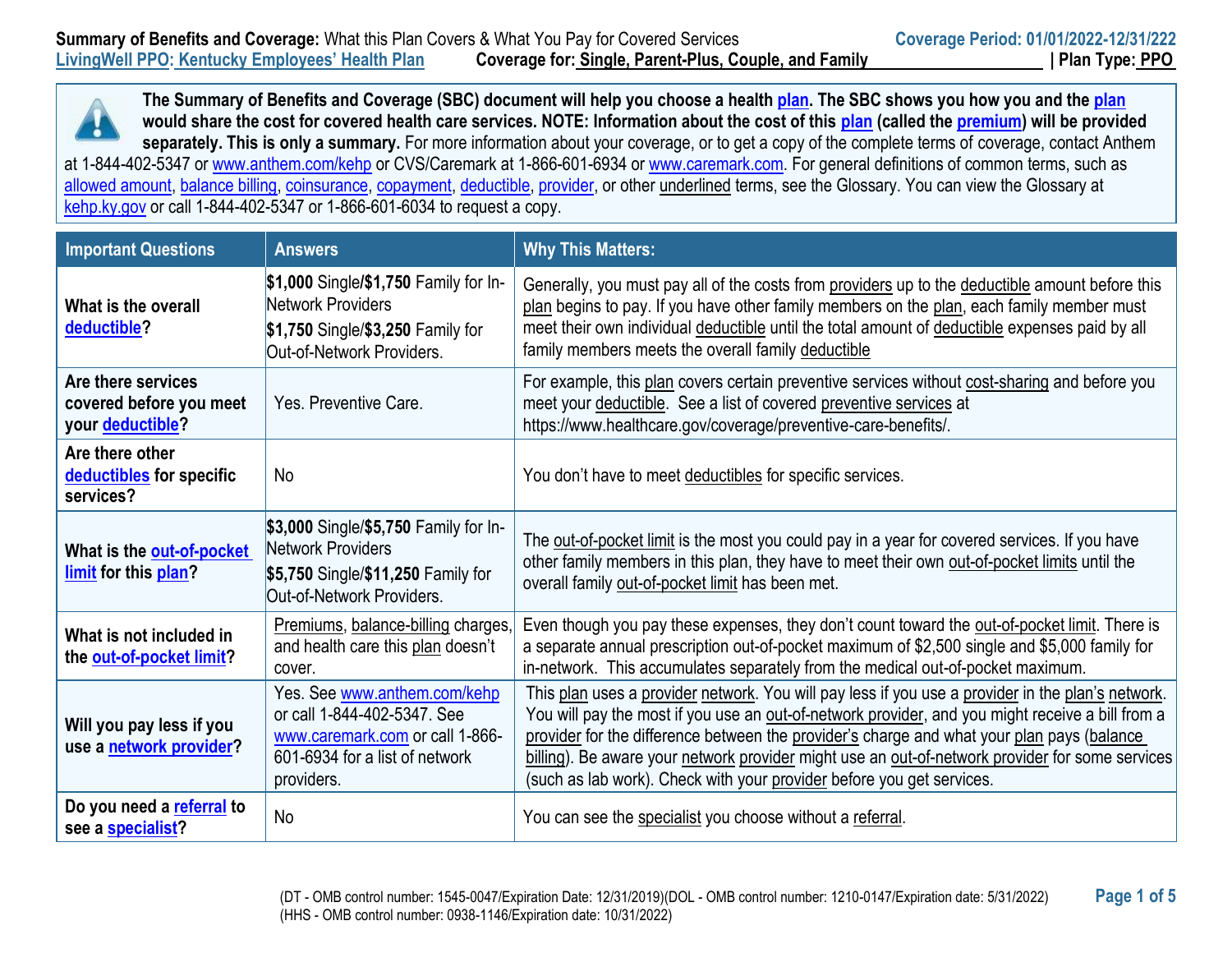All **[copayment](https://www.healthcare.gov/sbc-glossary/#copayment)** and **[coinsurance](https://www.healthcare.gov/sbc-glossary/#coinsurance)** costs shown in this chart are after your **[deductible](https://www.healthcare.gov/sbc-glossary/#deductible)** has been met, if a **[deductible](https://www.healthcare.gov/sbc-glossary/#deductible)** applies.  $\blacktriangle$ 

|                                                                                   |                                                     | <b>What You Will Pay</b>                                           |                                                                    |                                                                                                                                                                                                                                                                            |
|-----------------------------------------------------------------------------------|-----------------------------------------------------|--------------------------------------------------------------------|--------------------------------------------------------------------|----------------------------------------------------------------------------------------------------------------------------------------------------------------------------------------------------------------------------------------------------------------------------|
| <b>Common Medical Event</b>                                                       | <b>Services You May Need</b>                        | <b>Network Provider</b><br>(You will pay the least)                | <b>Out-of-Network Provider</b><br>(You will pay the most)          | <b>Limitations, Exceptions, &amp; Other</b><br><b>Important Information</b>                                                                                                                                                                                                |
|                                                                                   | Primary care visit to treat an<br>injury or illness | \$25 copayment                                                     | 50% after deductible                                               |                                                                                                                                                                                                                                                                            |
| If you visit a health care                                                        | <b>Specialist visit</b>                             | \$50 copayment                                                     | 50% after deductible                                               |                                                                                                                                                                                                                                                                            |
| provider's office or<br>clinic                                                    | Preventive care/screening/<br>immunization          | No charge                                                          | 50% after deductible                                               | You may have to pay for services that aren't<br>preventive. Ask your provider if the services<br>needed are preventive. Then check what<br>your plan will pay for.                                                                                                         |
|                                                                                   | Diagnostic test (x-ray, blood<br>work)              | \$25 copayment or<br>\$50 copayment / 25%<br>after deductible      | 50% after deductible                                               | Copayment if test completed in doctor's<br>office.                                                                                                                                                                                                                         |
| If you have a test                                                                | Imaging (CT/PET scans,<br>MRI <sub>s</sub> )        | \$25 copayment or<br>\$50 copayment / 25%<br>after deductible      | 50% after deductible                                               | Copayment if test completed in doctor's<br>office.                                                                                                                                                                                                                         |
|                                                                                   | Generic drugs                                       | \$20 copayment<br>30-day supply<br>\$40 copayment<br>90-day supply | \$40 copayment<br>30-day supply<br>\$80 copayment<br>90-day supply | 90 day supply for maintenance drugs at<br>participating retail pharmacies and mail<br>order.<br>The maximum you will pay for a 30-day                                                                                                                                      |
| If you need drugs to                                                              |                                                     |                                                                    |                                                                    | supply of insulin is \$30.                                                                                                                                                                                                                                                 |
| treat your illness or<br>condition<br>More information about<br>prescription drug | Preferred brand drugs                               | \$40 copayment<br>30-day supply<br>\$80 copayment<br>90-day supply | <b>Not Covered</b>                                                 | 90 day supply for maintenance drugs at<br>participating retail pharmacies and mail<br>order.                                                                                                                                                                               |
| coverage is available at                                                          | Non-preferred brand drugs                           |                                                                    |                                                                    | Non-preferred drugs are excluded.                                                                                                                                                                                                                                          |
| www.caremark.com                                                                  | <b>Specialty drugs</b>                              | \$0 cost share or 30%<br>co-insurance                              | <b>Not Covered</b>                                                 | Zero cost share for specialty drugs for those<br>enrolled in the PrudentRX specialty<br>program. A 30% co-insurance for specialty<br>drugs applies for those not enrolled.<br>No coverage for specialty drugs when at the<br>Emergency Room for non-emergency<br>services. |

\* For more information about limitations and exceptions, see the [plan](https://www.healthcare.gov/sbc-glossary/#plan) or policy document at [kehp.ky.gov.](http://kehp.ky.gov/) **Page 2 of 6**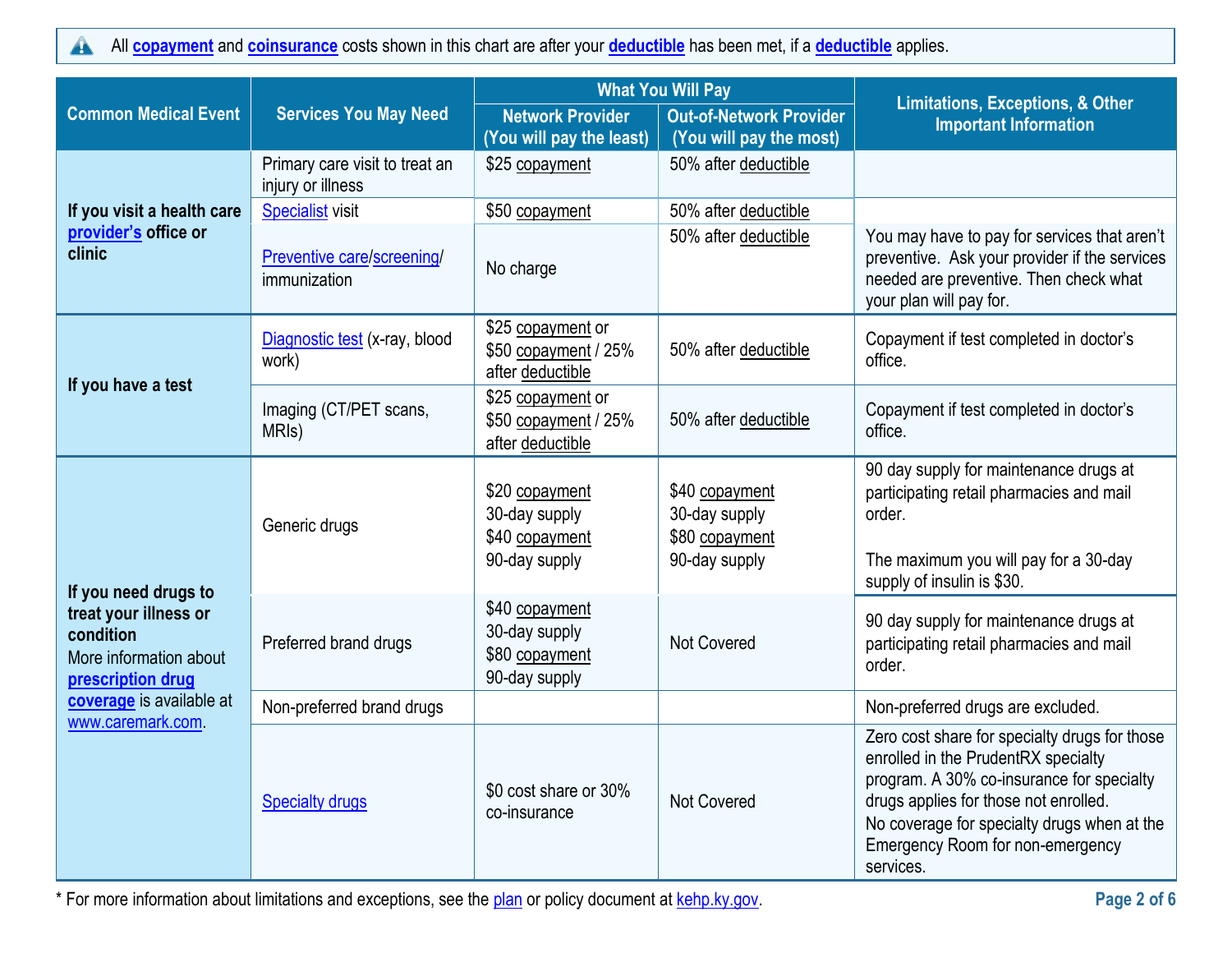|                                                                |                                                   |                                                           | <b>What You Will Pay</b>                     |                                                                                                                                                                                                                                                          |
|----------------------------------------------------------------|---------------------------------------------------|-----------------------------------------------------------|----------------------------------------------|----------------------------------------------------------------------------------------------------------------------------------------------------------------------------------------------------------------------------------------------------------|
| <b>Common Medical Event</b>                                    | <b>Services You May Need</b>                      | <b>Network Provider</b>                                   | <b>Out-of-Network Provider</b>               | <b>Limitations, Exceptions, &amp; Other</b><br><b>Important Information</b>                                                                                                                                                                              |
|                                                                |                                                   | (You will pay the least)                                  | (You will pay the most)                      |                                                                                                                                                                                                                                                          |
| If you have outpatient                                         | Facility fee (e.g., ambulatory<br>surgery center) | 25% after deductible                                      | 50% after deductible                         |                                                                                                                                                                                                                                                          |
| surgery                                                        | Physician/surgeon fees                            | 25% after deductible                                      | 50% after deductible                         |                                                                                                                                                                                                                                                          |
| If you need immediate                                          | <b>Emergency room care</b>                        | \$150 copayment then<br>25% after deductible              | \$150 copayment then<br>25% after deductible | Copayment waived if admitted.                                                                                                                                                                                                                            |
| medical attention                                              | <b>Emergency medical</b><br>transportation        | 25% after deductible                                      | 25% after deductible                         |                                                                                                                                                                                                                                                          |
|                                                                | Urgent care                                       | \$50 copayment                                            | \$50 copayment                               |                                                                                                                                                                                                                                                          |
| If you have a hospital                                         | Facility fee (e.g., hospital<br>room)             | 25% after deductible                                      | 50% after deductible                         |                                                                                                                                                                                                                                                          |
| stay                                                           | Physician/surgeon fees                            | 25% after deductible                                      | 50% after deductible                         |                                                                                                                                                                                                                                                          |
| If you need mental<br>health, behavioral                       | <b>Outpatient services</b>                        | 25% after deductible                                      | 50% after deductible                         |                                                                                                                                                                                                                                                          |
| health, or substance<br>abuse services                         | Inpatient services                                | 25% after deductible                                      | 50% after deductible                         |                                                                                                                                                                                                                                                          |
|                                                                | Office visits                                     | 25% after deductible                                      | 50% after deductible                         |                                                                                                                                                                                                                                                          |
| If you are pregnant                                            | Childbirth/delivery<br>professional services      | \$25 copayment for<br>office visit pregnancy<br>diagnosed | 50% after deductible                         |                                                                                                                                                                                                                                                          |
|                                                                | Childbirth/delivery facility<br>services          | 25% after deductible                                      | 50% after deductible                         |                                                                                                                                                                                                                                                          |
|                                                                | Home health care                                  | 25% after deductible                                      | 50% after deductible                         | Limited to 60 visits per year.                                                                                                                                                                                                                           |
| If you need help<br>recovering or have<br>other special health | <b>Rehabilitation services</b>                    | 25% after deductible                                      | 50% after deductible                         | Physical Therapy, Occupational Therapy,<br>and Speech Therapy have a combined limit<br>of 90 visits per calendar year. Chiropractic<br>care and manipulation therapy is limited to<br>26 visits per calendar year and no more<br>than one visit per day. |
| needs                                                          | <b>Habilitation services</b>                      | 25% after deductible                                      | 50% after deductible                         | Physical Therapy, Occupational Therapy,<br>and Speech Therapy have a combined limit<br>of 90 visits per calendar year. Chiropractic<br>care and manipulation therapy is limited to<br>26 visits per calendar year and no more                            |

\* For more information about limitations and exceptions, see the [plan](https://www.healthcare.gov/sbc-glossary/#plan) or policy document at [kehp.ky.gov.](http://kehp.ky.gov/) **Page 3 of 6**

 $\sim$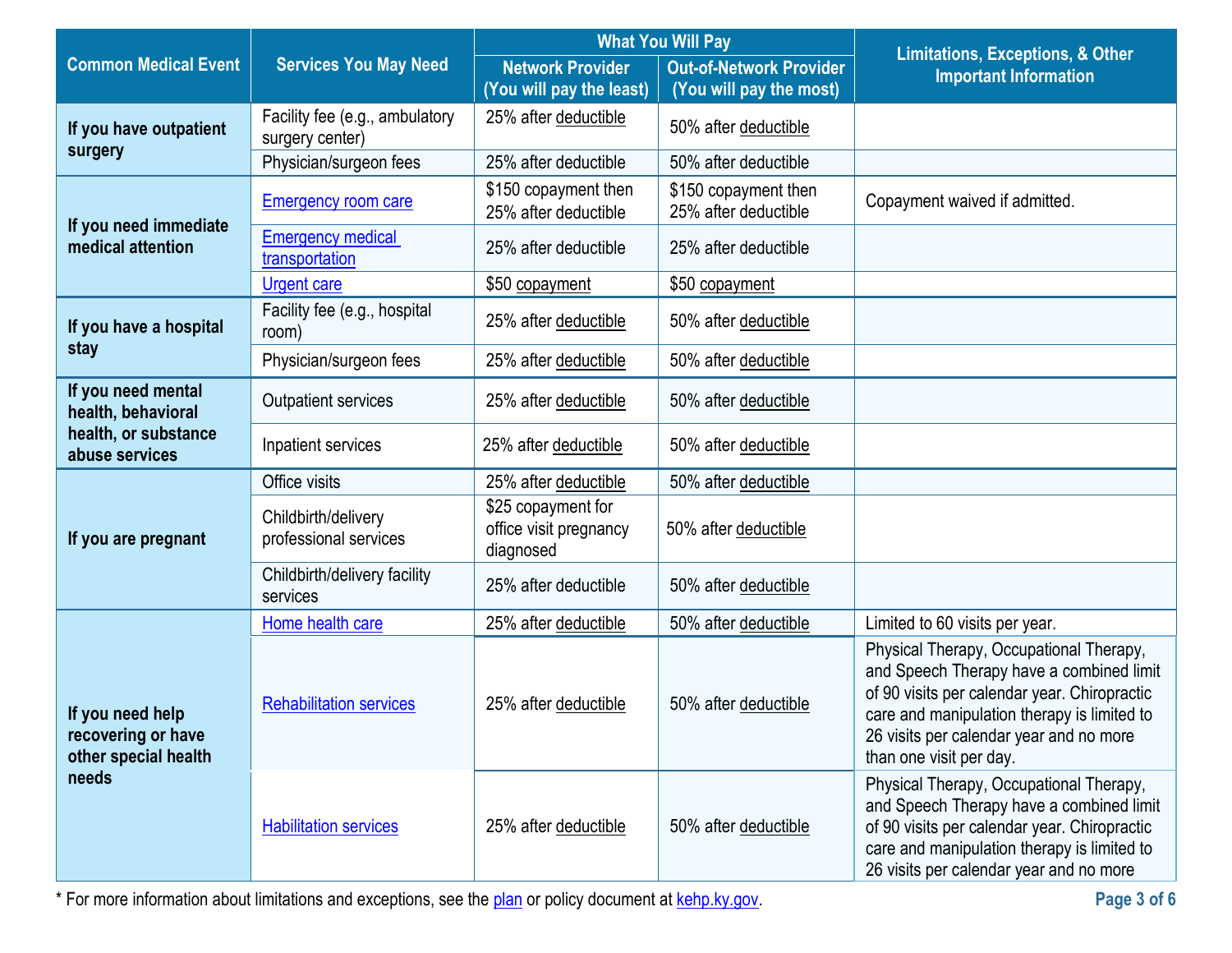|                                                        |                              | <b>What You Will Pay</b>                            |                                                           | <b>Limitations, Exceptions, &amp; Other</b>                                                                                                      |
|--------------------------------------------------------|------------------------------|-----------------------------------------------------|-----------------------------------------------------------|--------------------------------------------------------------------------------------------------------------------------------------------------|
| <b>Common Medical Event</b>                            | <b>Services You May Need</b> | <b>Network Provider</b><br>(You will pay the least) | <b>Out-of-Network Provider</b><br>(You will pay the most) | <b>Important Information</b>                                                                                                                     |
|                                                        |                              |                                                     |                                                           | than one visit per day.                                                                                                                          |
|                                                        | <b>Skilled nursing care</b>  | 25% after deductible                                | 50% after deductible                                      | Limited to 30 visits per year. Only available<br>in a Home Health setting and applies to<br>Home Health limits.                                  |
|                                                        | Durable medical equipment    | 25% after deductible                                | 50% after deductible                                      |                                                                                                                                                  |
|                                                        | <b>Hospice services</b>      | 25% after deductible                                | 50% after deductible                                      |                                                                                                                                                  |
| If your child needs                                    | Children's eye exam          | Not Covered                                         | Not Covered                                               | Children's vision screenings are covered<br>under preventive care.                                                                               |
| dental or eye care                                     | Children's glasses           | Not Covered                                         | Not Covered                                               |                                                                                                                                                  |
|                                                        | Children's dental check-up   | <b>Not Covered</b>                                  | Not Covered                                               |                                                                                                                                                  |
| <b>Excluded Services &amp; Other Covered Services:</b> |                              |                                                     |                                                           |                                                                                                                                                  |
|                                                        |                              |                                                     |                                                           | Services Your Plan Generally Does NOT Cover (Check your policy or plan document for more information and a list of any other excluded services.) |
|                                                        |                              | a langkarn sara                                     |                                                           |                                                                                                                                                  |

| Acupuncture<br>Cosmetic surgery<br>Dental care (Adult)<br>Infertility treatment | Long-term care<br>Non-emergency care when traveling outside the<br>U.S.<br><b>Private Duty nursing</b><br>Routine eye care (Adult) | Routine foot care (unless you have been diagnosed<br>with diabetes). Consult your Summary Plan<br>Description.<br>Weight loss programs |
|---------------------------------------------------------------------------------|------------------------------------------------------------------------------------------------------------------------------------|----------------------------------------------------------------------------------------------------------------------------------------|
|                                                                                 | Other Covered Services (Limitations may apply to these services. This isn't a complete list. Please see your plan document.)       |                                                                                                                                        |
| <b>Bariatric surgery</b><br>Chiropractic Care                                   | Hearing aids (Coverage is limited to 1 hearing<br>aid per ear, every 36 months)                                                    |                                                                                                                                        |

Your Rights to Continue Coverage: There are agencies that can help if you want to continue your coverage after it ends. The contact information for those agencies is: HealthEquity 888-678-4881. Other coverage options may be available to you, too, including buying individual insurance coverage through the Health [Insurance](https://www.healthcare.gov/sbc-glossary/#health-insurance) [Marketplace.](https://www.healthcare.gov/sbc-glossary/#marketplace) For more information about the [Marketplace,](https://www.healthcare.gov/sbc-glossary/#marketplace) visit [www.HealthCare.gov](http://www.healthcare.gov/) or call 1-800-318- 2596.

Your Grievance and Appeals Rights: There are agencies that can help if you have a complaint against you[r plan](https://www.healthcare.gov/sbc-glossary/#plan) for a denial of a [claim.](https://www.healthcare.gov/sbc-glossary/#claim) This complaint is called a [grievance](https://www.healthcare.gov/sbc-glossary/#grievance) or [appeal.](https://www.healthcare.gov/sbc-glossary/#appeal) For more information about your rights, look at the explanation of benefits you will receive for that medical [claim.](https://www.healthcare.gov/sbc-glossary/#claim) You[r plan](https://www.healthcare.gov/sbc-glossary/#plan) documents also provide complete information on how to submit a [claim,](https://www.healthcare.gov/sbc-glossary/#claim) [appeal,](https://www.healthcare.gov/sbc-glossary/#appeal) or a [grievance](https://www.healthcare.gov/sbc-glossary/#grievance) for any reason to your [plan.](https://www.healthcare.gov/sbc-glossary/#plan) For more information about your rights, this notice, or assistance, contact:

| Anthem BlueCross BlueShield | <b>CVS/Caremark</b>       |
|-----------------------------|---------------------------|
| ATTN: Appeals               | <b>Appeals Department</b> |
| P.O. Box 105568             | MC109                     |
| Atlanta, GA 30348-5568      | P.O. Box 52084            |

\* For more information about limitations and exceptions, see the [plan](https://www.healthcare.gov/sbc-glossary/#plan) or policy document at [kehp.ky.gov.](http://kehp.ky.gov/) **Page 4 of 6**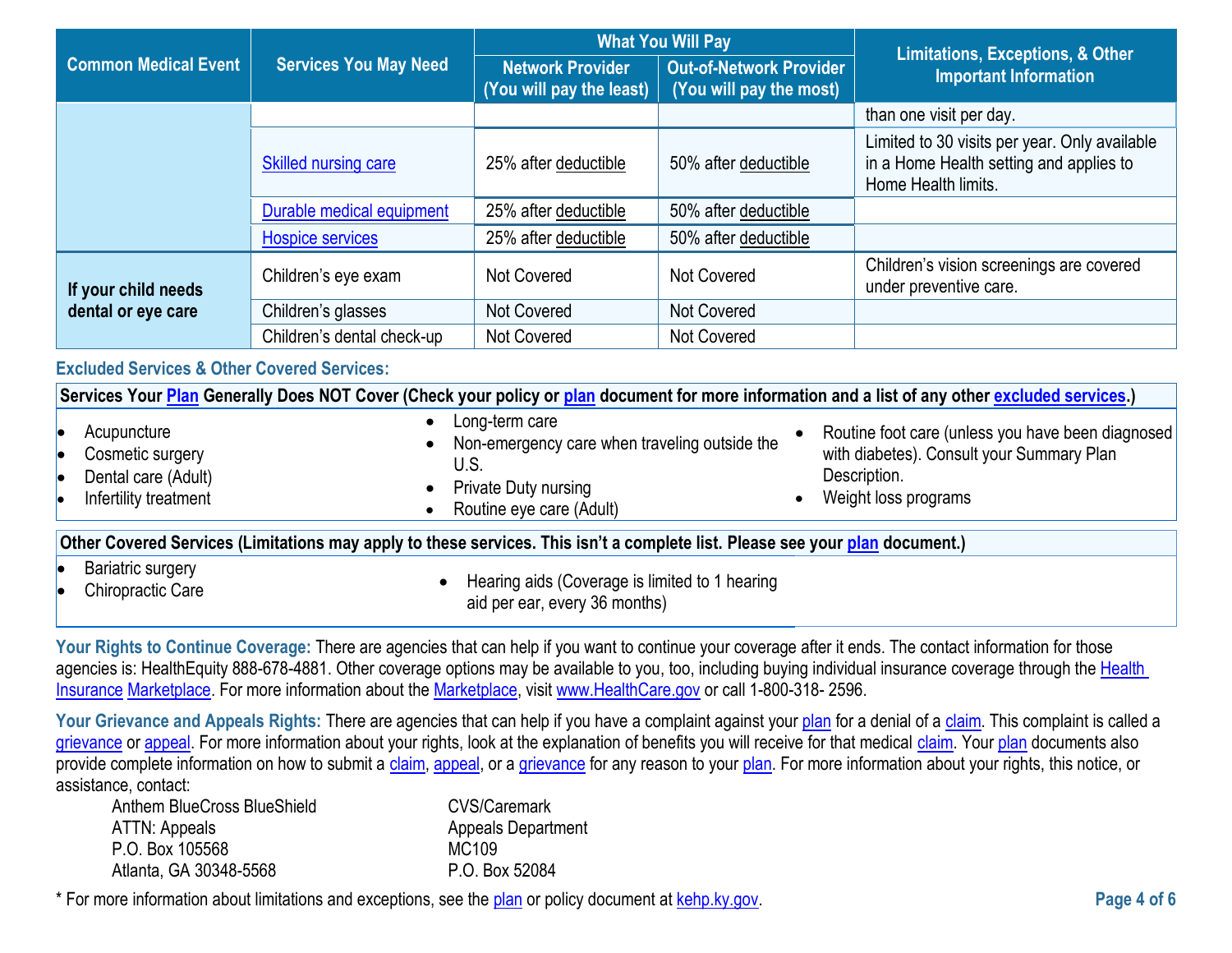### Phoenix, AZ 85072-2084

### **Does this plan provide Minimum Essential Coverage? Yes**

[Minimum Essential Coverage](https://www.healthcare.gov/sbc-glossary/#minimum-essential-coverage) generally includes [plans,](https://www.healthcare.gov/sbc-glossary/#plan) [health insurance](https://www.healthcare.gov/sbc-glossary/#health-insurance) available through the [Marketplace](https://www.healthcare.gov/sbc-glossary/#marketplace) or other individual market policies, Medicare, Medicaid, CHIP, TRICARE, and certain other coverage. If you are eligible for certain types of [Minimum Essential Coverage,](https://www.healthcare.gov/sbc-glossary/#minimum-essential-coverage) you may not be eligible for the [premium tax credit.](https://www.healthcare.gov/sbc-glossary/#premium-tax-credits)

### **Does this plan meet the Minimum Value Standards? Yes**

If your [plan](https://www.healthcare.gov/sbc-glossary/#plan) doesn't meet the [Minimum Value Standards,](https://www.healthcare.gov/sbc-glossary/#minimum-value-standard) you may be eligible for a [premium tax credit](https://www.healthcare.gov/sbc-glossary/#premium-tax-credits) to help you pay for a plan through the [Marketplace.](https://www.healthcare.gov/sbc-glossary/#marketplace)

#### **Language Access Services:**

Spanish (Español): Para obtener asistencia en Español, llame al 844-402-5347.

**PRA Disclosure Statement:** According to the Paperwork Reduction Act of 1995, no persons are required to respond to a collection of information unless it displays a valid OMB control number. The valid OMB control number for this information collection is **0938-1146**. The time required to complete this information collection is estimated to average **0.08** hours per response, including the time to review instructions, search existing data resources, gather the data needed, and complete and review the information collection. If you have comments concerning the accuracy of

*To see examples of how this [plan](https://www.healthcare.gov/sbc-glossary/#plan) might cover costs for a sample medical situation, see the next section.*

the time estimate(s) or suggestions for improving this form, please write to: CMS, 7500 Security Boulevard, Attn: PRA Reports Clearance Officer, Mail Stop C4-26-05, Baltimore, Maryland 21244-1850.